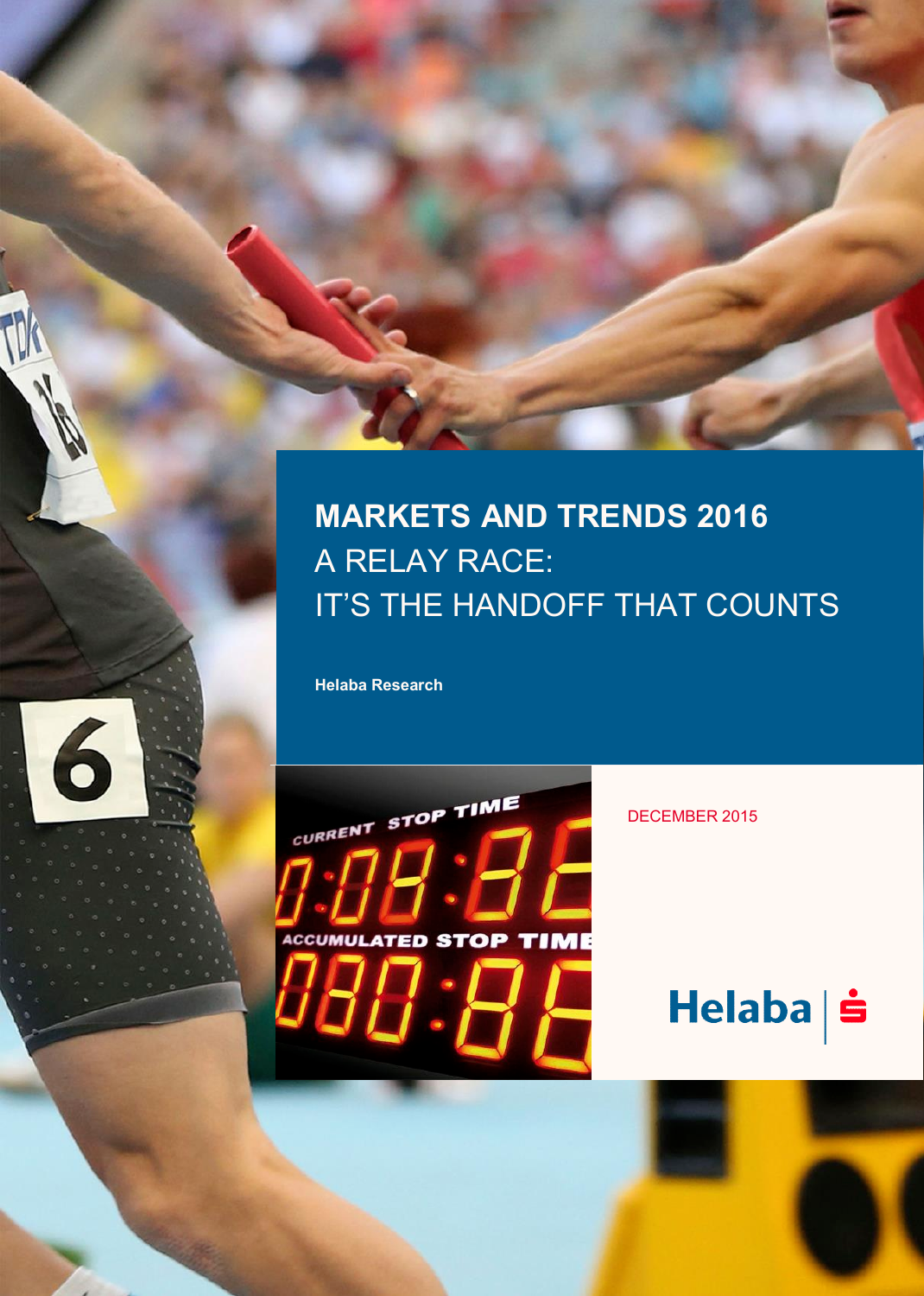Publisher:

Helaba Landesbank Hessen-Thüringen Research Dr. Gertrud R. Traud, Chief Economist/Head of Research MAIN TOWER Neue Mainzer Strasse 52-58, 60311 Frankfurt am Main phone: +49 69 9132-2024, fax: +49 69 9132-2244

Editors: Dr. Stefan Mitropoulos, Barbara Bahadori

Authors: Dr. Gertrud R. Traud Christian Apelt Barbara Bahadori Ulrike Bischoff Marion Dezenter Patrick Franke Dr. Johannes Jander Ulf Krauss Dr. Stefan Mitropoulos Dr. Stefan Mütze Heinrich Peters Ulrich Rathfelder Stefan Rausch Markus Reinwand Claudia Windt

Copy deadline: 19 November 2015

This publication was very carefully researched and prepared. However, it contains analyses and forecasts regarding current and future market conditions that are for informational purposes only. The data is based on sources that we consider reliable, though we cannot assume any responsibility for the sources being accurate, complete, and up-todate. All statements in this publication are for informational purposes. They must not be taken as an offer or recommendation for investment decisions.

Photo credits: Gladys Chai von der Laage (cover picture), Diego Barbieri, Shutterstock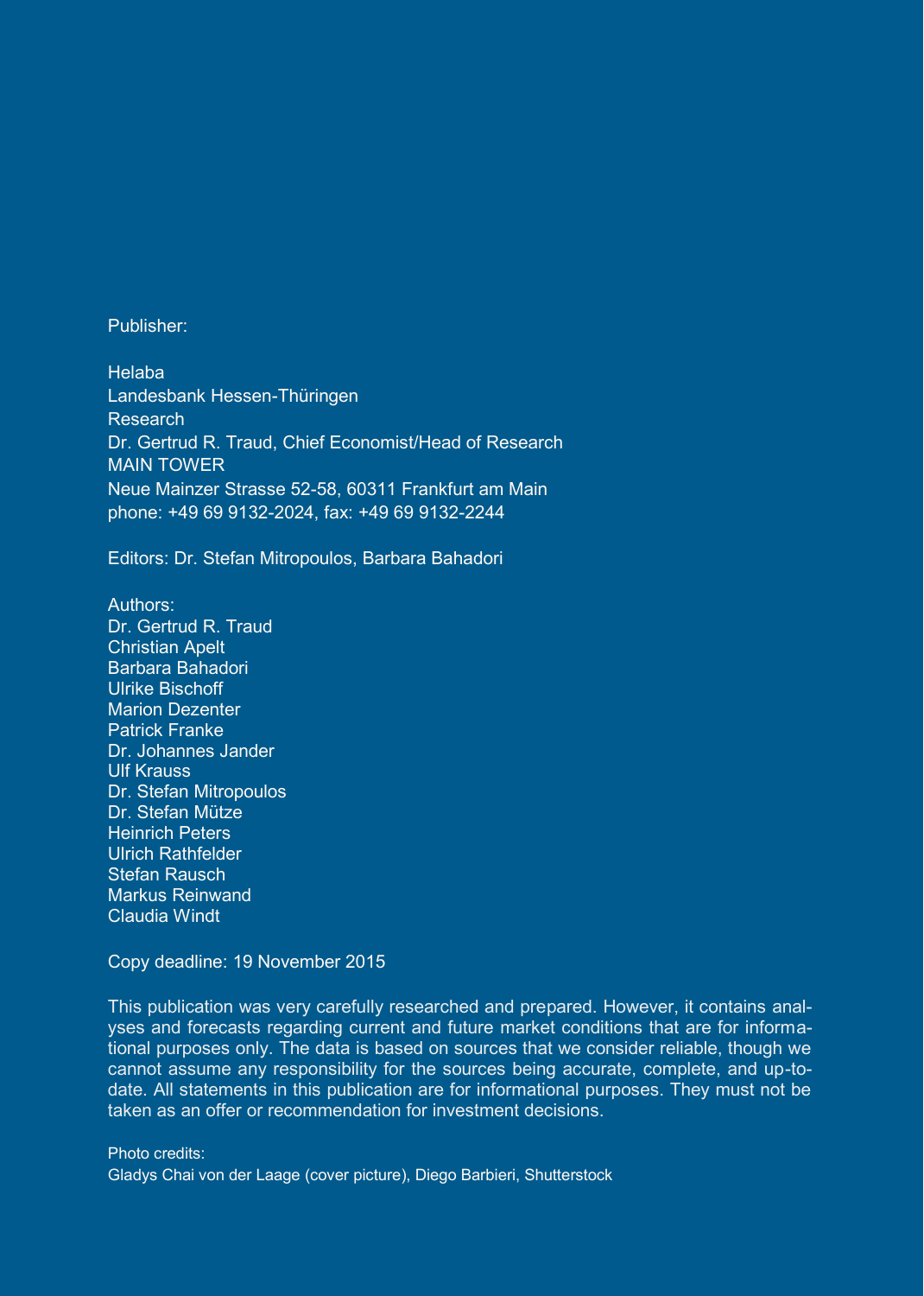

## **1 Baseline scenario: Relay race (70 %)**

#### **Dear readers,**

Like every year, a motif runs like a thread through our economic and financial market outlook. This time we are being sporty, because in 2016 the Games of the XXXI Olympiad will take place. New records will be set in the contests – but there will be disappointments and defeats, too.

For the financial market scenarios in 2016 we have chosen three traditional track and field events from the various Olympic disciplines: the **relay race** as well as the **steeplechase** and **sprint** (for alternative scenarios see page 10). They differ in terms of the course and speed as well as in the risk of reaching the finishing line without falling or being disqualified.

Our baseline scenario for the annual outlook is the "relay race": optimum performance is only possible if there is a perfect interplay between speed and dexterity. Therefore, for the teams of the industrialised and emerging economies "it's the handoff that counts". However, no economy has such a perfect level of training. Thus, although momentum in the global economy will pick up in 2016, it will remain at a moderate pace in most countries. We assign a 70 % probability to this scenario.

#### **Economic growth: consumption-driven**

The **global economy** should expand at a rate of 3.3 %, slightly more strongly than in the previous year (2.9 %). No pronounced cyclical pattern can be discerned, which is a result of subdued industrial activity that will not live up to its role as a pacesetter. This will apply equally to countries where industry has a large share of the economy, such as Germany, or to those with a small share like the United States. Industrialised countries, whose consumers will continue to drive their economies forward, will be the primary source of economic growth in 2016.

The US will set the pace and economic growth there will rise to 3 %, after 2.5 % this year – in other words, considerably above the trend of 2 %. This acceleration will also be helped by fiscal policy, which will hardly act as a brake any longer. Consumption will have a good run with growth of 3 % as the labour market has reached the threshold of full employment. Weaknesses in the US team will be the low level of industrial activity as well as sluggish demand for US exports.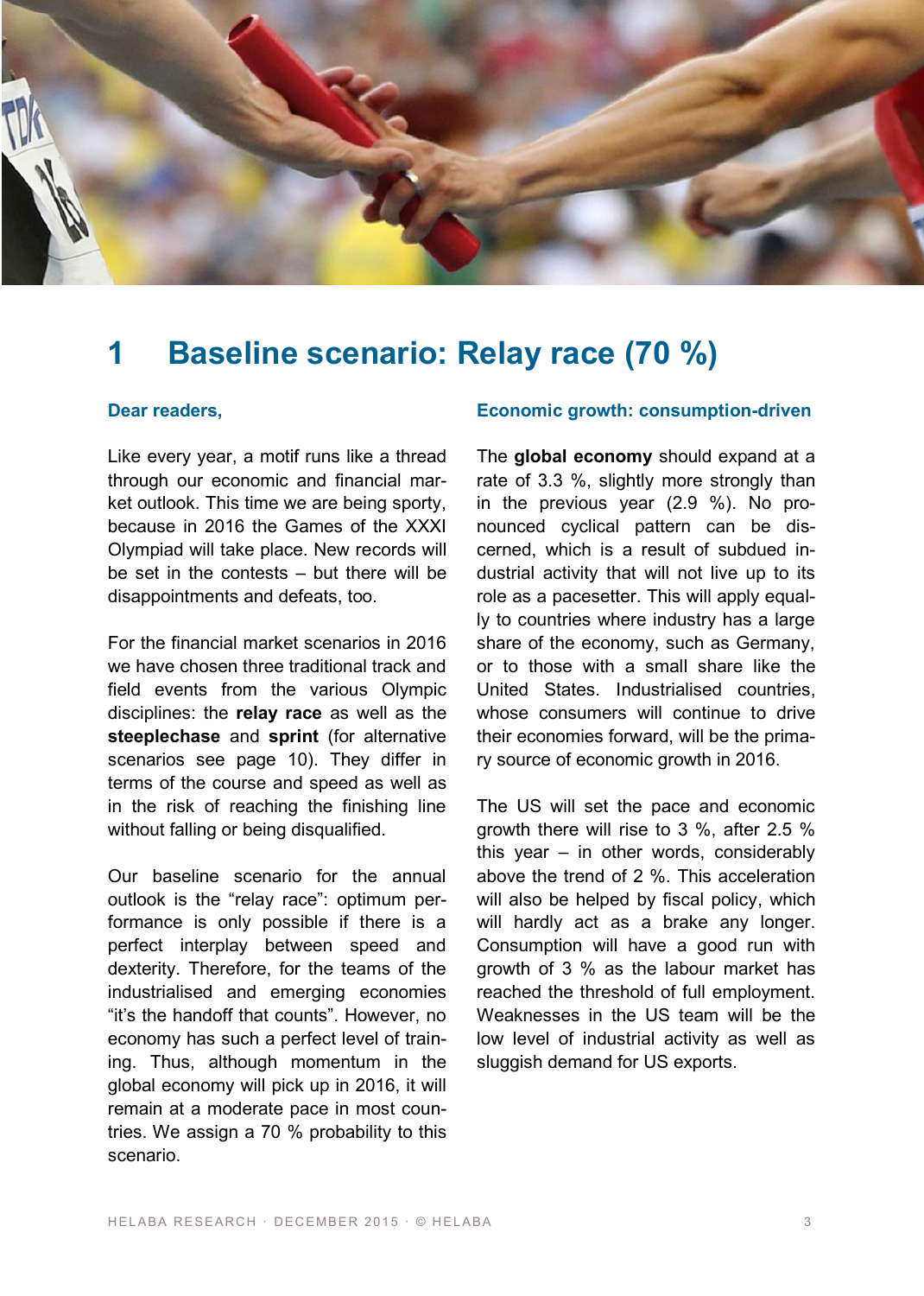

Given its capabilities, the **euro area** should have a good run in 2016. With growth in gross domestic product of 1.6 %, it will even manage to slightly exceed its potential. Spain and Ireland will continue running at an above-average pace, but Italy and France, the hitherto weak heavyweights, will finally join the race and their growth rates should manage to almost keep up with the rest.

#### **Frantic German consumption**

Germany should be on par with the euro area with growth of 1.7 %. The most important factor driving the German economy will remain consumption, which will rise by around 2 %. Thus, collectively bargained wages in the overall economy will see a further 2 % increase and employment will expand by approximately 0.5 % in 2016. However, no impetus can be expected to come from the savings rate; it should remain practically unchanged. In 2015, the fall in oil prices provided a very strong boost to consumers. This effect is likely to be somewhat weaker in 2016. The inflation rate will average 1.2 % over the year. In addition, the large influx of people to Germany will have a positive effect on consumer spending.

Investment in machinery and equipment is unsatisfactory. Capacity utilisation is just about average and the difficult economic situation in many emerging market countries as well as weak global capital formation mean that, for the time being, no surge in demand for German industrial products can be expected. Pressure on earnings will remain. While unit labour costs in manufacturing industry will rise, producer prices will fall. They should stabilise over the course of 2016, however. Construction activity will act as a growth driver. Demand for apartments in cities and their environs will be high. However, companies will hold back on investing in commercial properties and the capital expenditure drive announced by the public sector has, in the figures at least, not materialised yet. Momentum should be somewhat stronger in 2016.

The German export industry – a classic stimulator of economic activity – will only fulfil its task to an insufficient degree. Companies will benefit from the weak external value of the euro, though developments on world markets will be ambivalent. China is adapting its growth model towards favouring consumption, which will tend to have a negative effect on German industry; important emerging countries will only just gradually emerge from their crisis. Positive impulses will come from the US and, in particular, from a recovering euro area. Overall, the strongly competitive German industrial sector will be able to increase its exports. Nonetheless, a similarly dynamic growth in imports will result in no real growth in the trade surplus.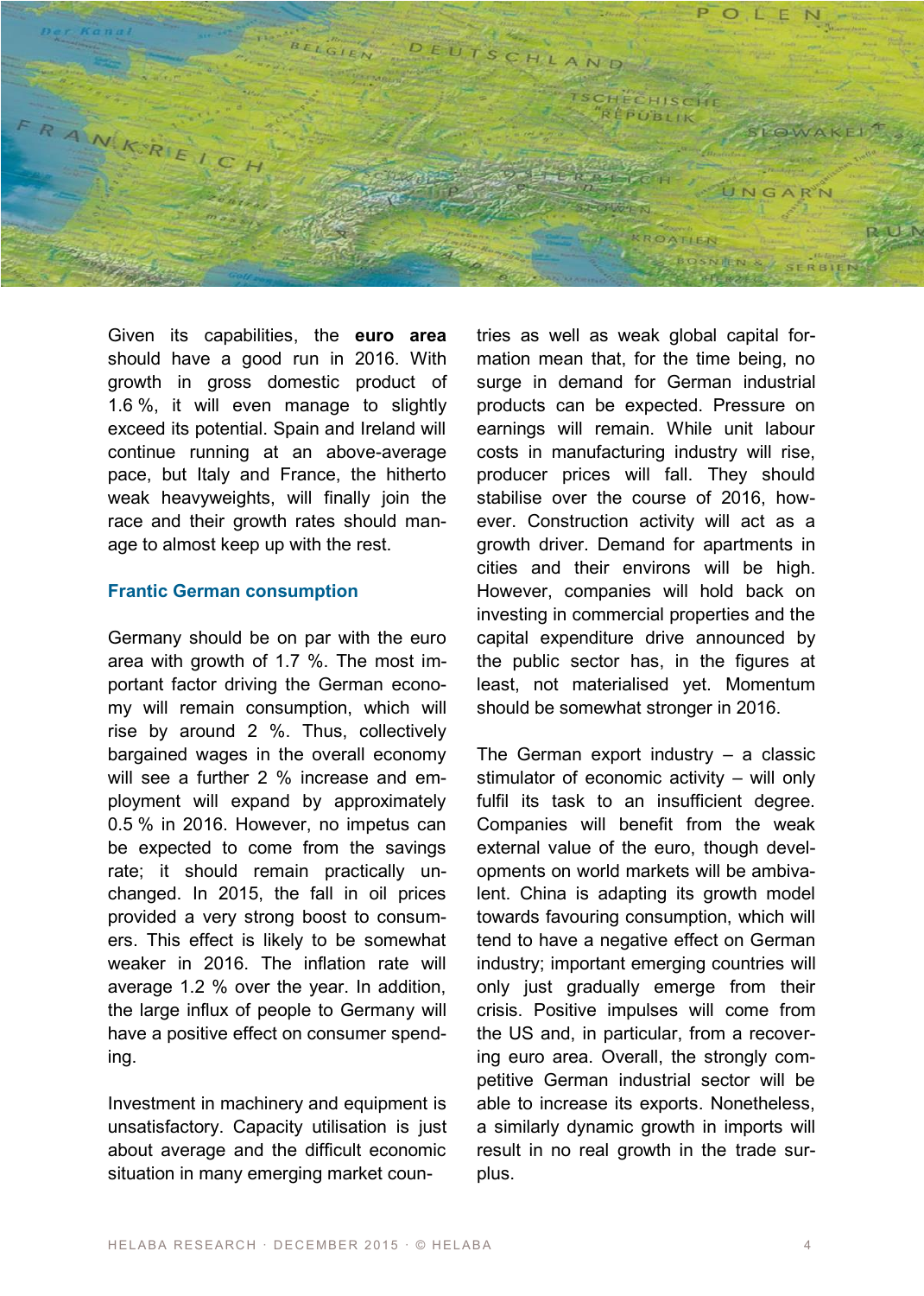#### **Emerging markets to stabilise**

For all oil-importing countries, the **structurally low oil price** will be a significant competitive advantage. As a direct effect, on the one hand real incomes of consumers will rise and, on the other, input costs for companies will fall, which will have a positive impact on profits and capital expenditure. Apart from the EU and Germany, the largest beneficiaries will also include China and India. Commodityexporting emerging countries should not see any further decline in 2016. **Brazil** and **Russia** will manage to avoid a further deterioration of their situations and will only see a slight contraction. The sharp devaluation of their currencies will have a supportive effect.

#### **Inflation: hardly any price pressure**

For industrialised nations, the connection between the oil price and the rate of inflation remains unbroken, while a tight labour market – such as in the USA or Germany – hardly has an inflationary effect any more. The inflation rate will remain moderate, both in the United States as well as in the euro area. Although there will be a jump from a basis effect at the turn of the year, apart from that there is not much discernable price pressure. In the US, we expect the inflation rate to average 1.5 % over the year and 0.9 % in the euro area.

#### **Monetary policy: divergent paths**

In many developed economies there will be no reduction in the degree of monetary expansion despite the fact that many have reached their growth potential. The **European Central Bank (ECB)** would definitely like to run another lap in the 2016 relay race. It will intensify its expansionary monetary policy even further. There will be a clear lack of faith in a self-sustaining recovery. The **US Federal Reserve**, on the other hand, will be ready to hand off the baton and raise interest rates, with the **Bank of England** effectively following suit in their slipstream. In any case, monetary policy will remain loose in both countries. That is why the maxim for bond markets is: in view of the low starting level and the cautious approach by central banks, real interest rates will stay low across the globe.

#### **Exchange rates under the spell of monetary policy**

On the foreign exchange markets, the direction of monetary policy will fundamentally support the US dollar. However, the divergent stance of monetary policy has been an issue on the markets for some time with the result that it is priced in to a substantial degree. After all, the euro/dollar rate fell temporarily to a 12-year low. Anyway, it has always been the case that the US dollar appreciated in the runup to previous cycles of interest rate rises and then lost part of its gains again. Today, the US dollar is already significantly overvalued in terms of purchasing power parities or real exchange rate indices. The ECB and the Fed will lean against any more extreme moves, at least verbally or even by using monetary policy instruments, not least to support their respective export industries. We expect that the **euro/dollar** will move more or less sideways in 2016 and should stand at around 1.05 by the end of the year.

Due to the expansionary policy by the ECB, the euro/Swiss franc rate will see a slight recovery, at best. The Swiss National Bank should be able to prevent any renewed appreciation. The **British pound** should rise somewhat against the euro in 2016 as a result of the Bank of England's interest rate hike.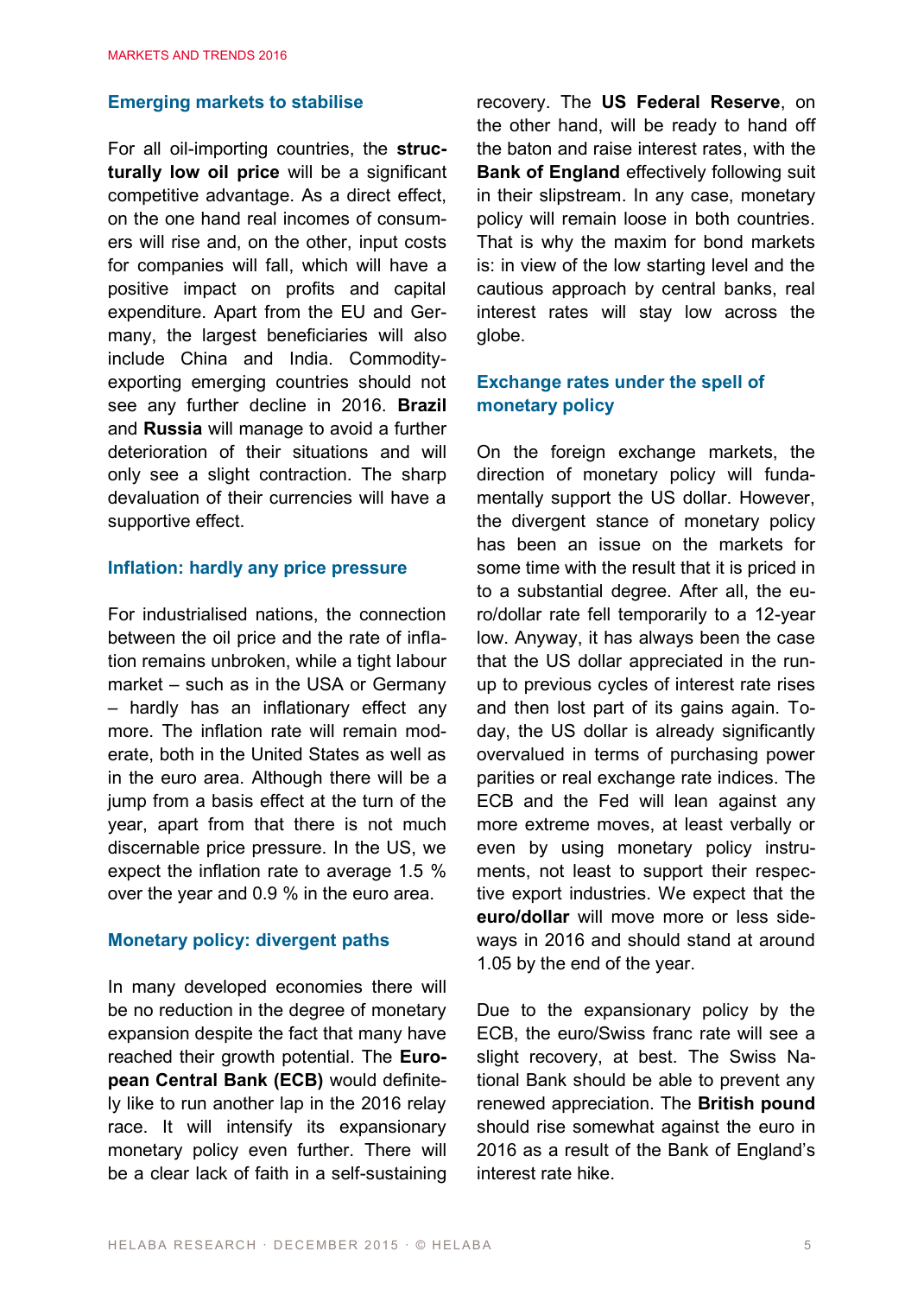#### **Equities: doomed to success**

In 2016, equities will move within a tense environment of high valuation and a lack of alternative investment opportunities. This will not be a continuous process, however. In fact, it can be expected that volatility will increase even further in view of the maturity of the equity cycle.

Low commodity prices, the likelihood of continued euro weakness as well as a stabilisation in emerging markets will play into the hands of German equities. Although the growth rates of corporate profits will not be significantly higher than their US counterparts across the leading indices, in contrast to the US it is likely that there will be a further noticeable rise in the valuation of euro-denominated stocks in light of an expansion in the ECB's purchase programme.

It is possible that the **DAX** will temporarily reach levels well above the 12,000 mark, although after that it will probably quickly run out of steam. Just as in 2015, therefore, a great deal of tactical skill will be called for in terms of equity investments. Price/earnings ratio ranges, from which a fair value for the DAX of between 9,000 and 12,000 points can be derived, provide particularly good guidance. Any significantly higher levels should be used to reduce equity allocation in an anti-cyclical manner and any possible dips should be used to increase it (DAX range: 9,000 to 12,500).

#### **Interest rates: 10-year Bunds at 1 %**

If the Fed and the ECB make opposite interest rate decisions, this should determine yields for a long time to come: The Fed's interest rate hikes will herald a rougher climate on the US bond market. We expect a rise in 10-year US Treasury yields by the end of 2016 to around 3 %. In contrast, the ECB appears resolute in wanting to give a massive boost to the economy and inflation. They have signalled an upcoming expansion in their purchase programmes and a reduction in the deposit facility rate.

The consequences will be persistent, negative interest rates on the **euro money market**, on **short-term German government bonds** and **Pfandbriefe**. Yields on shorter-term maturities will probably not manage to stay out of negative territory in 2016 in view of underlying hopes of interest rate cuts. On the other hand, **longer maturities** will likely lead a life of their own. The influence of the ECB will be limited, despite its asset purchase programmes, as the strong rise in yield showed in the spring of 2015. Moreover, the attractiveness of euro-denominated bonds is suffering from the considerably higher interest rates on US fixed-income securities. For international investors, concerns about protracted euro weakness could lead to purchasing restraint.

The fundamental interest of the European Central Bank in a steeper yield curve in the medium term also militates in favour of higher bond yields. Since the middle of 2015, the spread between 10- and 2-year Bunds has been below one percentage point, which is historically extremely low in light of the massive money policy measures undertaken. If the curve remained relatively flat, questions would arise regarding the possibilities the ECB has to influence the situation using monetary policy instruments. The lack of investment alternatives for institutional investors would intensify further.

The situation would at least somewhat ease off in relation to the moderate rise in the yield of **10-year Bunds** that we as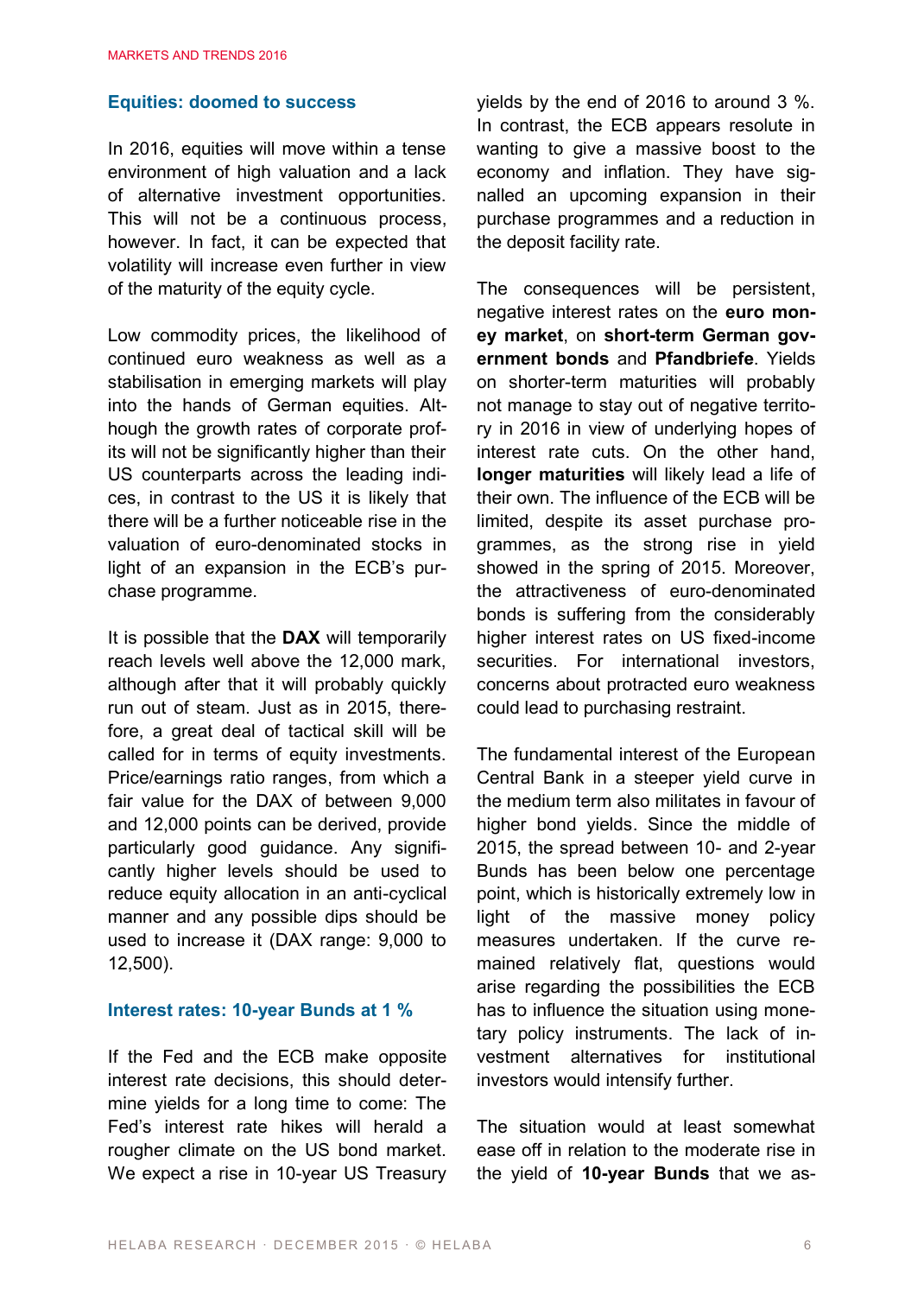sume will pick up to around 1 % by the end of the year. The interest rate on 10 year government bonds will probably move within a range of between 0.4 % to 1.2 % for Germany and between 2.2 % and 3.2 % for the US.

**Covered bonds** will continue to be dominated by the ECB's purchase programmes and their spreads to government papers will remain low. In the case of corporate bonds, there will be a temporary tightening of spreads.

#### **Open-ended real estate funds slightly better**

Rising prices for properties are not yet reflected in the performance of German open-ended real estate funds. By the end of 2016, their annual performance should increase to nearly 3 %. In a low interest rate environment, this remains an acceptable return for investors.

#### **Gold: hardly any return opportunities**

The gold price will move in a range of between 1,000 and 1,200 US dollar per troy ounce. Rising real US interest rates and a robust US dollar will have a dampening effect. Financial investors and speculators with a more macroeconomic focus should act as catalysts for this development. However, private investors are presumably more likely to make purchases – whether of bars, coins or jewellery – based on long-term capital preservation considerations if global prices fall. Central banks, too, have set their sights on the yellow metal as an emergency reserve. This especially applies to China, which is striving to achieve reserve currency status for the yuan. Therefore, from Beijing's perspective it will be important to catch up with the US and the Europeans. After all, mining output will probably not grow any further but instead, like the proceeds of recycling, recede in 2016.

#### **Asset allocation: tactical approach**

Taken together, the prospects for financial markets in 2016 from a risk/reward perspective will remain muted. Opportunities resulting from the flood of liquidity due to monetary policy operations will stand in contrast to the fundamental risks associated with modest economic growth. In terms of their valuation, equities and real estate will be borderline. That is why, more than ever, the crucial factor will be rapidly anticipating the next change of topic in the markets.

The aftershocks of the European sovereign debt crisis, political uncertainties in the euro area (compounded by the refugee crisis), the risk of 'Brexit', the VW emissions scandal and its consequences as well as the interpretation of the fall in crude oil prices as the harbinger of an economic downturn all have the potential to trigger sudden about-turns on the financial markets. However, they do not have the power to bring about a shift into the alternative scenarios, since these risks do not materialise in our baseline scenario. Tactical allocation continues to take precedence over a buy-and-hold strategy.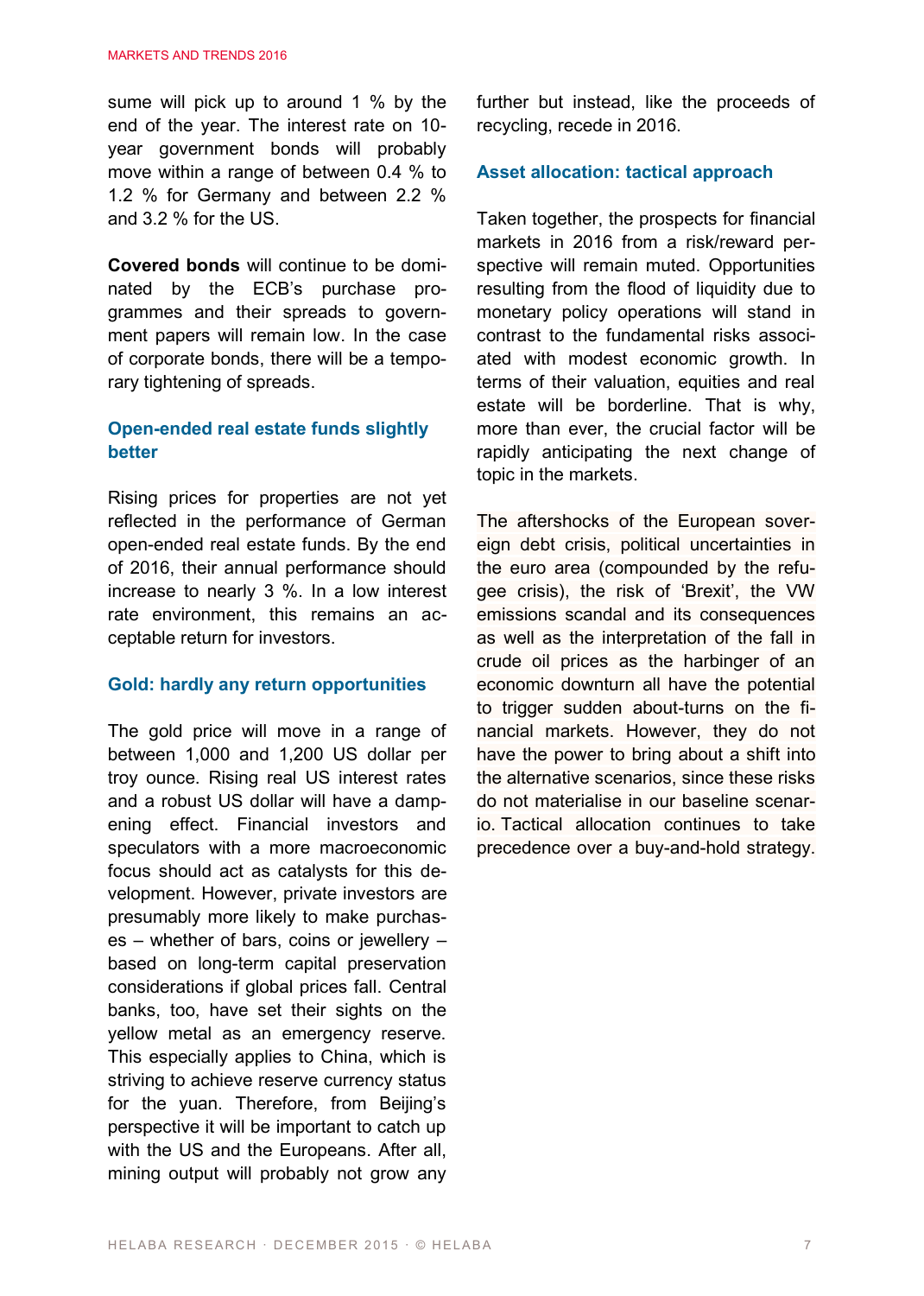

#### **Financial market forecasts in the baseline scenario**

|                           | <b>Changes since</b><br>year end | <b>Current</b><br>level* | Q1/2016 | Q2/2016  | Q3/2016 | Q4/2016 |
|---------------------------|----------------------------------|--------------------------|---------|----------|---------|---------|
|                           | vs. euro, %                      | vs. euro                 |         |          |         |         |
| US dollar                 | 14,0                             | 1,07                     | 1,05    | 1,10     | 1,15    | 1,05    |
| Japanese yen              | 10,2                             | 132                      | 131     | 135      | 136     | 131     |
| <b>British pound</b>      | 11,7                             | 0,70                     | 0,70    | 0,68     | 0,70    | 0,66    |
| Swiss franc               | 10,6<br>1,09                     |                          | 1,10    | 1,10     | 1,10    | 1,10    |
|                           | in basis points                  | %                        |         |          |         |         |
| MRO rate                  | 0                                | 0,05                     | 0,05    | 0,05     | 0,05    | 0,05    |
| ECB deposit facility rate | 0                                | $-0,20$                  | $-0,30$ | $-0,30$  | $-0,30$ | $-0,30$ |
| Overnight rate Eonia      | $-5$                             | $-0,13$                  | $-0,20$ | $-0,20$  | $-0,20$ | $-0,20$ |
| 3M Euribor                | $-17$                            | $-0.09$                  | $-0,15$ | $-0, 15$ | $-0,15$ | $-0,15$ |
| 2-yr Bunds                | $-27$                            | $-0,38$                  | $-0.35$ | $-0,30$  | $-0.25$ | $-0,20$ |
| 5-yr Bunds                | $-15$                            | $-0,14$                  | $-0.05$ | 0,00     | 0,00    | 0,15    |
| 10-yr Bunds               | $-3$                             | 0,51                     | 0,70    | 0,90     | 0,80    | 1,00    |
| 10-yr swap rate           | 6                                | 0,87                     | 1,00    | 1,20     | 1,10    | 1,30    |
| 10-yr Pfandbrief          | 3                                | 0,84                     | 1,00    | 1,20     | 1,10    | 1,25    |
| Federal funds rate        | 0                                | 0,13                     | 0,63    | 0,88     | 1,13    | 1,38    |
| 3M USD Libor              | 11                               | 0,37                     | 0,90    | 1,10     | 1,40    | 1,60    |
| 10-yr US Treasuries       | 9                                | 2,27                     | 2,80    | 2,90     | 2,90    | 3,00    |
|                           | in local currency, %             | index                    |         |          |         |         |
| <b>DAX</b>                | 10,4                             | 10.960                   | 11.900  | 11.700   | 11.200  | 12.000  |
| Euro Stoxx 50             | 9,4                              | 3.432                    | 3.700   | 3.650    | 3.500   | 3.800   |
| Dow Jones                 | $-1,4$                           | 17.737                   | 18.300  | 18.000   | 17.800  | 18.500  |
| S&P 500                   | 0,2                              | 2.084                    | 2.150   | 2.120    | 2.080   | 2.150   |
| Nikkei 225                | 10,8                             | 19.649                   | 20.800  | 20.500   | 19.800  | 21.000  |
|                           | %                                | %                        |         |          |         |         |
| Brent crude \$/bbl        | $-23,8$                          | 44                       | 45      | 48       | 47      | 48      |
| Gold \$/oz                | $-11$                            | 1.071                    | 1.050   | 1.100    | 1.150   | 1.100   |

As of: \*18.11.2015 Sources: Bloomberg, Helaba Research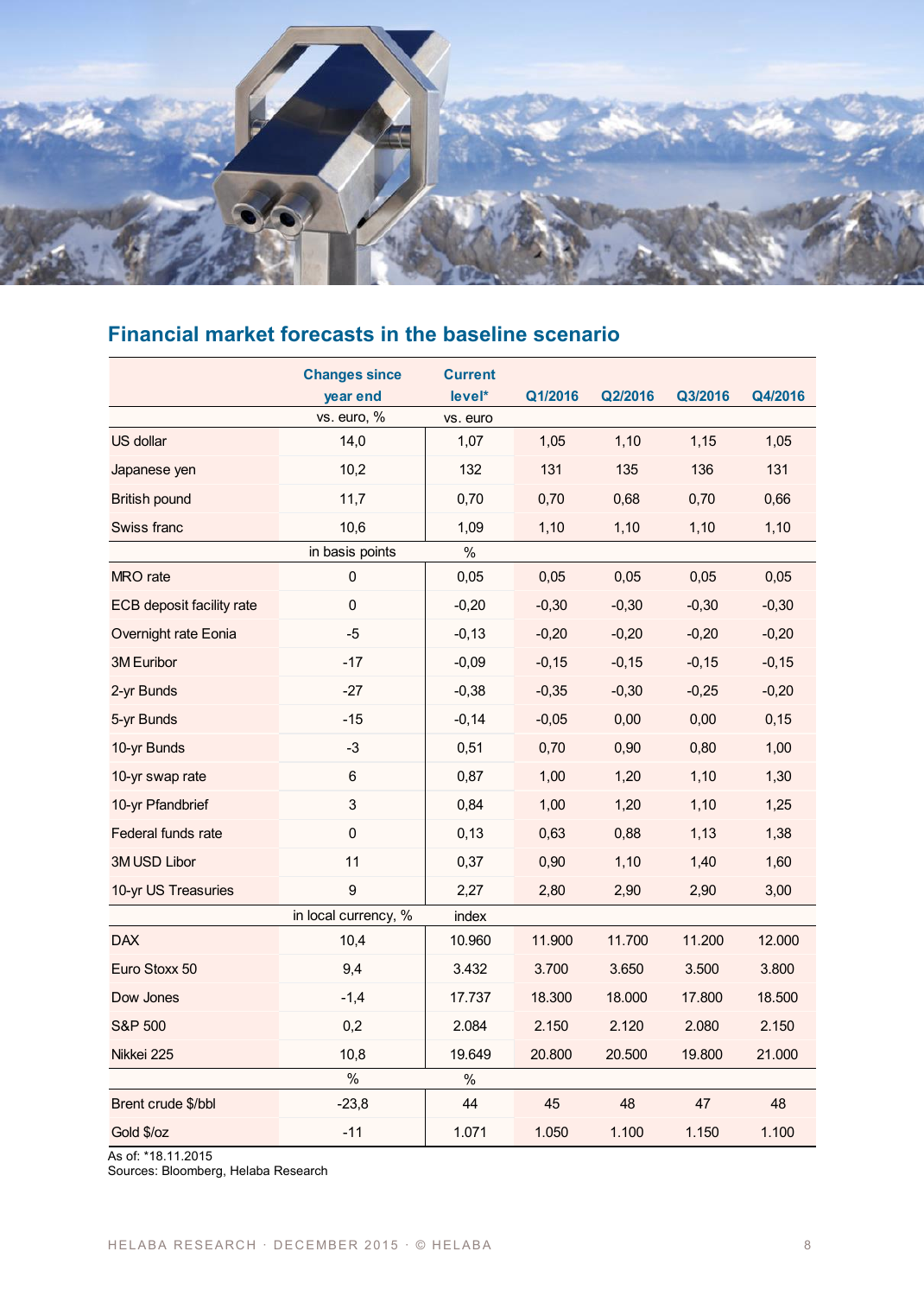|                      | <b>Gross domestic product</b> |        |        |       | <b>Consumer prices</b> |        |        |       |
|----------------------|-------------------------------|--------|--------|-------|------------------------|--------|--------|-------|
|                      | Real change yoy in %          |        |        |       | Change in yoy in %     |        |        |       |
|                      | 2014                          | 2015e  | 2016f  | 2017f | 2014                   | 2015e  | 2016f  | 2017f |
| Euro area            | 0,9                           | 1,5    | 1,6    | 1,6   | 0,4                    | 0,1    | 0,9    | 1,4   |
| Germany*             | 1,6                           | 1,5    | 1,7    | 1,5   | 0,9                    | 0,3    | 1,2    | 1,5   |
| France               | 0,2                           | 1,2    | 1,3    | 1,5   | 0,6                    | 0,1    | 0,9    | 1,5   |
| Italy                | $-0,4$                        | 0,7    | 1,2    | 1,5   | 0,2                    | 0,2    | 0,8    | 1,4   |
| Spain                | 1,4                           | 3,1    | 2,5    | 2,0   | $-0,2$                 | $-0,6$ | 0,7    | 1,3   |
| Netherlands          | 1,0                           | 1,9    | 1,8    | 2,0   | 0,3                    | 0,3    | 1,2    | 1,5   |
| Austria              | 0,4                           | 0,7    | 1,4    | 1,5   | 1,7                    | 0,9    | 1,5    | 1,5   |
| Greece               | 0,7                           | $-0,5$ | 0,5    | 2,5   | $-1,4$                 | $-1,0$ | 1,0    | 1,0   |
| Portugal             | 0,9                           | 1,5    | 1,7    | 1,8   | $-0,2$                 | 0,5    | 1,1    | 1,3   |
| Ireland              | 5,2                           | 5,3    | 4,0    | 3,8   | 0,3                    | 0,1    | 1,3    | 1,5   |
| United Kingdom       | 2,9                           | 2,4    | 2,2    | 1,8   | 1,5                    | 0,1    | 1,3    | 2,2   |
| Switzerland          | 1,9                           | 0,8    | 1,2    | 1,6   | $-0,1$                 | $-1,1$ | $-0,1$ | 0,6   |
| Sweden               | 2,3                           | 2,8    | 2,7    | 2,6   | $-0,2$                 | 0,0    | 1,0    | 1,8   |
| Norway               | 2,2                           | 1,1    | 1,3    | 1,8   | 2,0                    | 2,1    | 2,3    | 2,2   |
| Poland               | 3,3                           | 3,4    | 3,2    | 3,2   | 0,0                    | $-0,9$ | 1,5    | 1,8   |
| Hungary              | 3,7                           | 2,7    | 2,5    | 2,5   | $-0,2$                 | 0,0    | 1,8    | 2,5   |
| Czech Republic       | 2,0                           | 4,3    | 2,5    | 2,6   | 0,4                    | 0,4    | 1,3    | 2,0   |
| Turkey               | 2,9                           | 3,0    | 2,8    | 3,5   | 8,9                    | 7,5    | 7,3    | 6,7   |
| Russia               | 0,6                           | $-3,7$ | $-0,5$ | 1,5   | 7,8                    | 15,5   | 8,5    | 6,0   |
| <b>United States</b> | 2,4                           | 2,5    | 3,0    | 2,5   | 1,6                    | 0,1    | 1,5    | 2,0   |
| Japan                | $-0,1$                        | 0,5    | 1,0    | 0,5   | 2,7                    | 0,8    | 0,8    | 2,0   |
| Asia ex Japan        | 5,7                           | 5,3    | 5,1    | 5,0   | 3,6                    | 2,7    | 3,5    | 3,5   |
| China                | 7,3                           | 6,8    | 6,5    | 6,0   | 2,1                    | 1,6    | 2,0    | 2,5   |
| India                | 7,3                           | 7,0    | 6,5    | 6,5   | 6,7                    | 5,6    | 5,9    | 5,8   |
| Latin America        | 1,4                           | 0,3    | 1,5    | 2,5   | 10,7                   | 13,0   | 11,5   | 9,0   |
| <b>Brazil</b>        | 0,2                           | $-3,0$ | $-0,5$ | 1,5   | 6,3                    | 8,8    | 6,6    | 5,2   |
| World                | 3,2                           | 2,9    | 3,2    | 3,2   | 3,1                    | 2,8    | 3,2    | 3,1   |

#### **Country forecasts in the baseline scenario**

e=estimate, f=forecast; \*working day adjusted Sources: EIU, Macrobond, Datastream, Helaba Research

Detailed analyses on individual countries can be found in the full version of our Market and Trends 2016 on the internet (in German) at [http://volkswirtschaft.helaba.de.](http://volkswirtschaft.helaba.de/)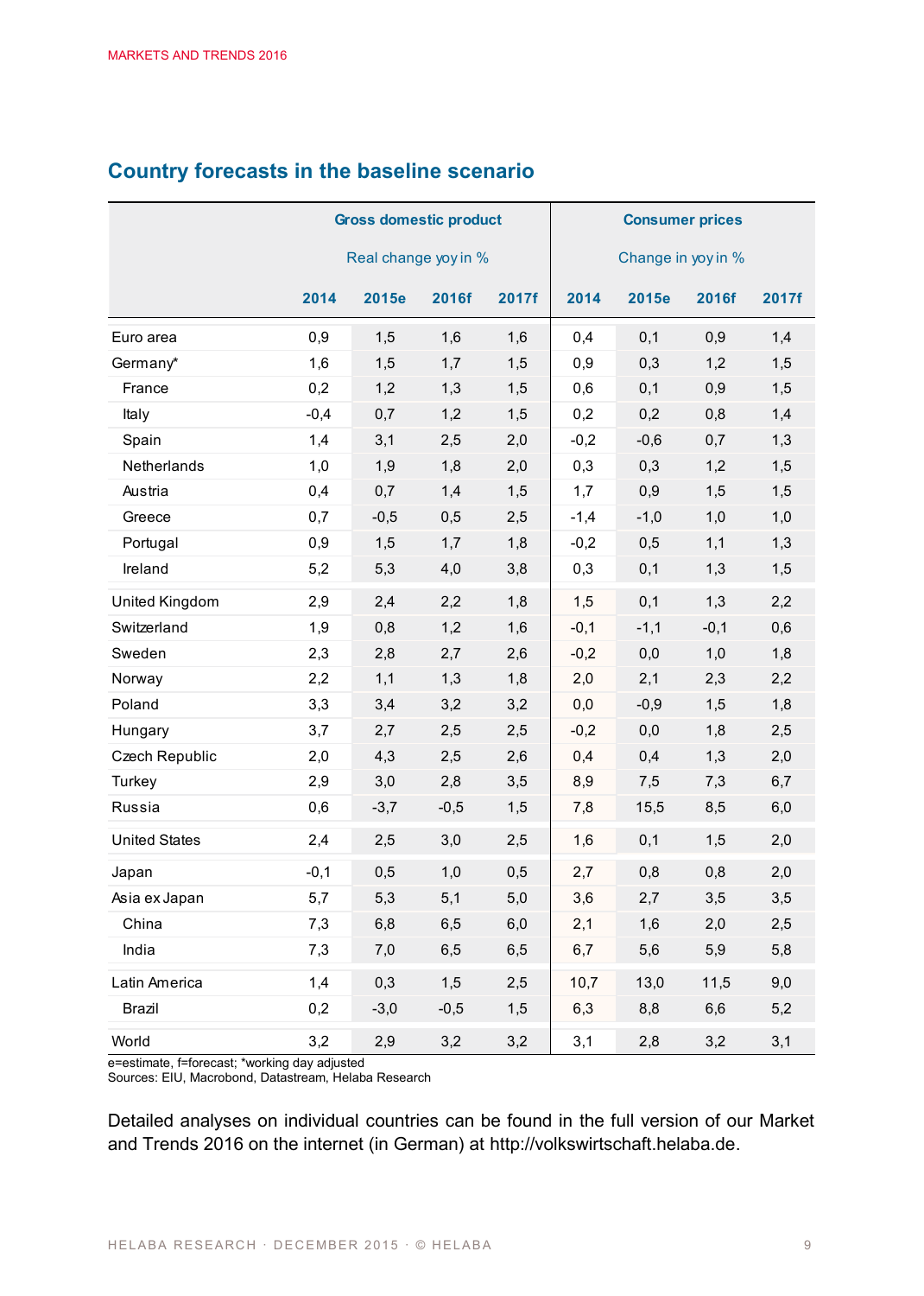

## **2 Negative scenario: Steeplechase (20 %)**

In our negative alternative scenario "Steeplechase" growth comes to a standstill, regulations restrict business activity and investment does not materialise. Aside from economic rifts, political ones also open up. Military conflicts spread. In Europe, the sovereign debt crisis flares up again and casts doubt on the survival of the single currency. Depending on how many hurdles and obstacles appear, GDP growth in the US slows down significantly and economic output in the euro area as well as in Germany even contracts. The increasing underutilisation leads to deflation. Emerging markets are forced to seek recourse to the IMF; the risks of liquidity crises suddenly increase. A hard landing by the Chinese economy is the result of upheavals in the wake of a property and investment bubble.

Investors flee from risky assets into the safe havens of US Treasuries and Bunds. The Fed and ECB attempt to counteract the crisis with additional purchase programmes and interest rate cuts. Yields on 10-year US Treasuries fall as low as 1 % and the yield on 10-year Bunds drops below zero. The euro/dollar exchange rate comes under immense pressure and falls below 0.90. Corporate profits decline significantly and the DAX crashes to a region of around 6,000 points.

## **3 Positive scenario: Sprint (10 %)**

In the positive alternative scenario "Sprint", all economies race at high speed towards the finishing line with all members of their teams. Regulation and bureaucracy are reduced, Industry 4.0 gives rise to fast and efficient processes. A broad, selfsustaining boom is the result. Low production costs thanks to permanently low commodity prices lead to a surge in capital equipment investment in importing countries. The ECB terminates its purchase programme for government bonds but does not yet raise interest rates in 2016. The yield curves become considerably steeper. This leads to significant lower prices on the bond markets in the US and the euro area. In the Sprint scenario, equities gain and easily outperform fixed-income securities. Strong share price increases overcompensate for the negative effects of increasing interest rates. Shares experience double-digit growth across the globe. The DAX tests the 14,000 mark. In the competition between currencies, the euro benefits from a tailwind. The euro/dollar exchange rate recovers towards 1.30. ■